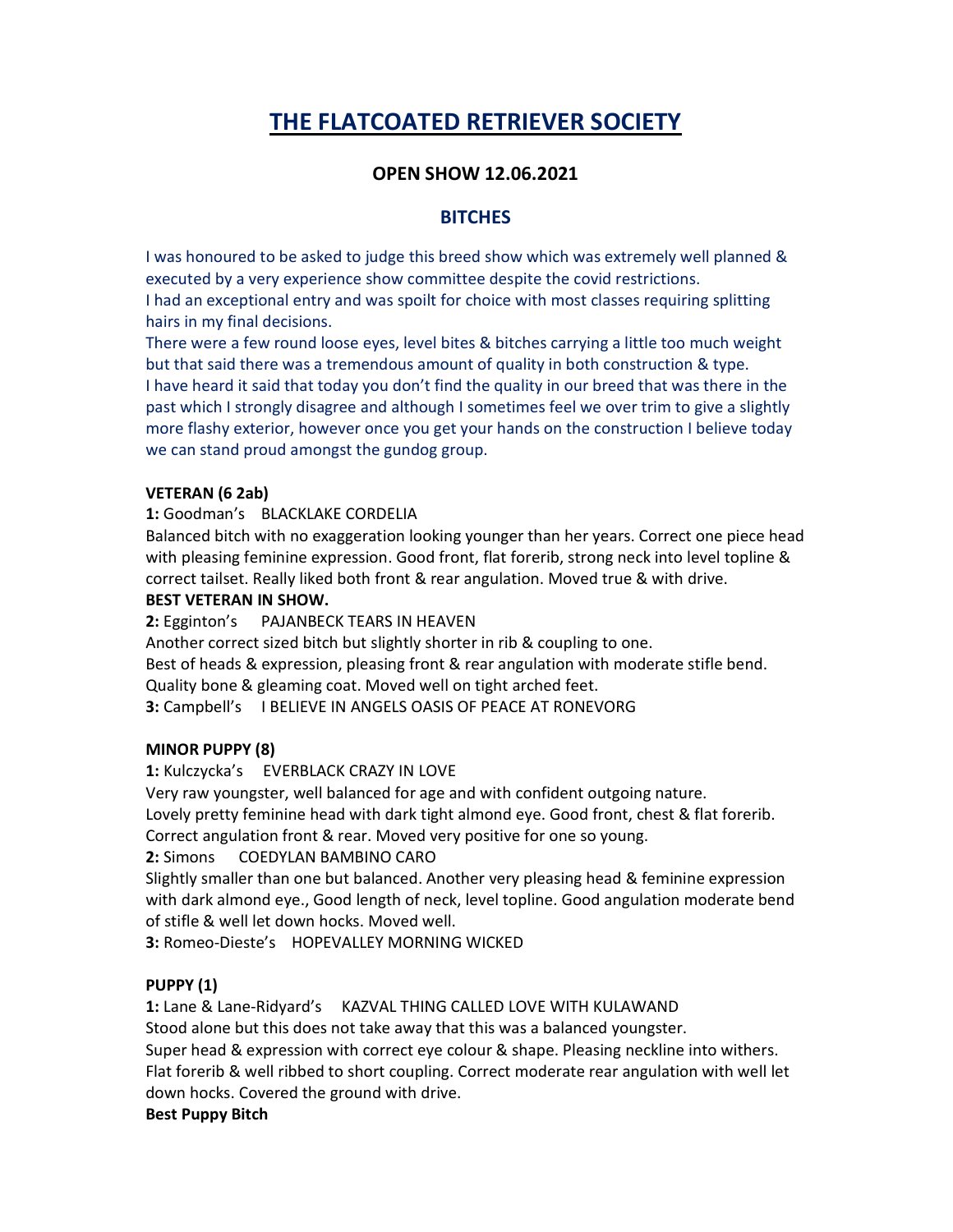#### JUNIOR (2)

1: Campbell's RONEVORG WHISPERING ANGEL Close decision between these 2 bitches who were different in type. Liked the size & overall balance of this bitch that was more mature than two. Feminine expression with correct almond eye, flat forerib, good length of rib & coupling. Clean neckline with pleasing topline & tailset. Good front & rear angulation & well let down straight hocks. Moved true & with drive, at one with handler 2: Cooves PAJANBECK I HAVE A DREAM BY DRAKETOR Less mature & finer but balanced bitch. Nothing overdone & in hard condition. Super one piece feminine head with typical expression, Good rib & coupling. Good positive movement on tight round well arched feet.

#### YEARLING (7 1ab)

1: Goldberg & Keight's LAURVIC OUT OF EIDEN

What a class & what a winner. For me this bitch was balanced, racy & oozed type which caught my eye as she entered the ring.

A classic feminine head & expression with tight dark almond eye.

A super strong neck & front with exactly the right length of rib & short coupling. Very pleasing level topline & tailset, best of front & rear angulation, well let down hocks & arched round tight feet. Super coat in both texture & density.

Moved with drive exhibiting power & raciness that so makes this breed.

#### Reserve Best Bitch

2: Walker's LIZZLOG FANNY BY GASLIGHT

Slightly smaller bitch from a kennel I have admired previously. Another bitch that is not overdone & has type without exaggeration. Nicely moulded one piece head with feminine expression. Clean necklines, good front, flat forerib & correct length of rib cage, pleasing front angulation with moderate rear bend of stifle & well let down hocks. Super tight arched feet finished the balanced picture.

Another that covered the ground effortlessly retaining level topline and good tail carriage. 3: Neil's RAINSGIFT NEW SENSATION

## GRADUATE (16 7ab)

1: Huyton's HIGHTYNE RAMBLIN ROSE

Another bitch that really caught my eye when entering the ring. Size, balance & type were all there for me. Such a feminine head with that typical mischievous expression. Has the right amount of bone to give the racy look but powerful along with the correct shape & length of rib. Another that had a very pleasing topline & tailset. Well let down hocks & strong round, arched feet. Movement was free flowing & with drive and she never stopped showing.

2: Phipps Baker & Baker's NEVER SAY NEVER OASIS OF PEACE

Very similar bitch in my eyes to first. Has both type & balance along with good bone & construction. Particularly like her front, topline & tailset. Another good mover showing raciness & power.

3: Fox's BLACKTOFT DANCING THE BLUES